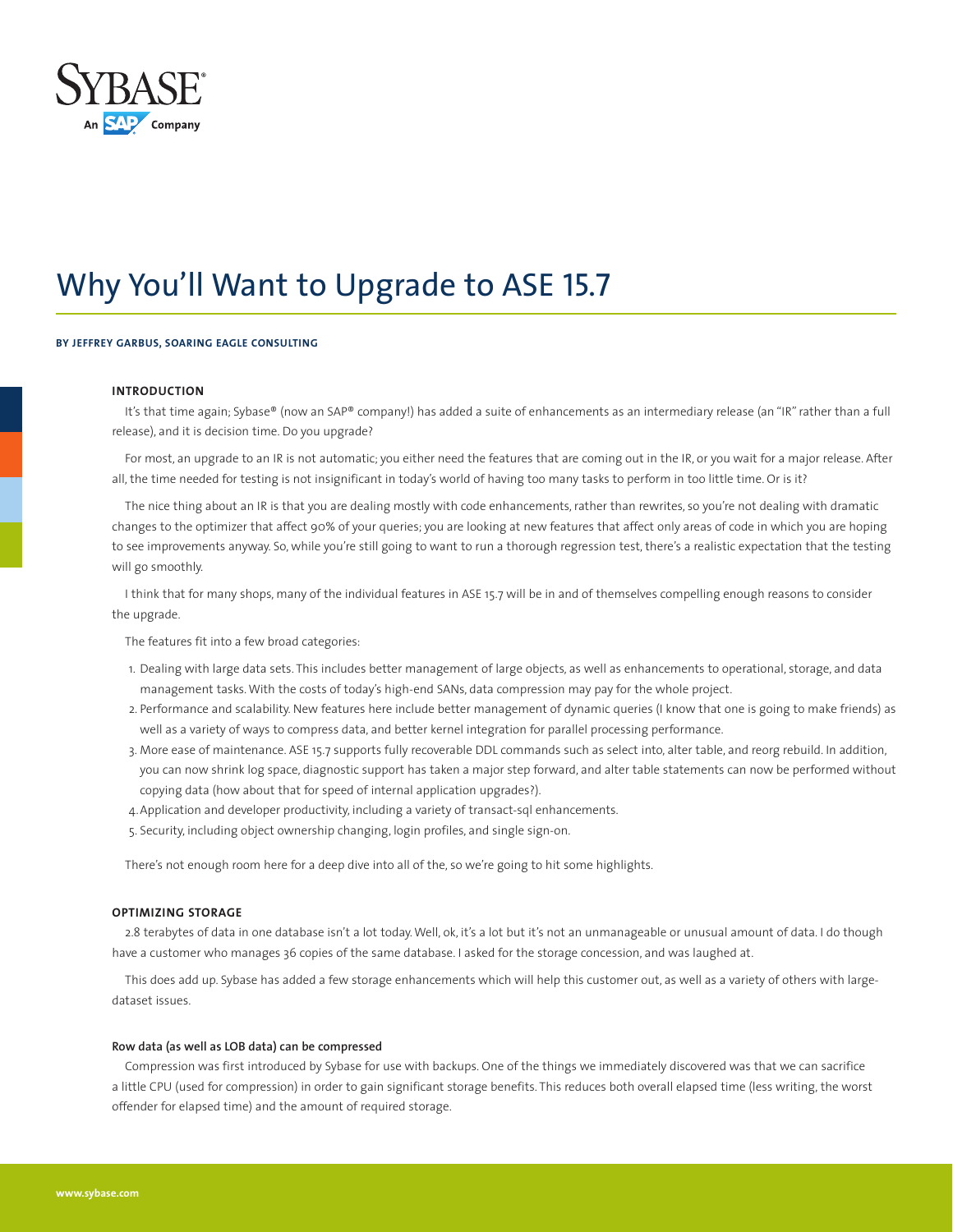Compression can rescue applications that are straining storage requirements by compressing data on the pages, either at the page level or at the column level.

First, the server creates the ability to compress empty space in fixed-length columns. This reduces row width, and increases the number of potential rows per page, reducing the number of pages in the table, improving scan time. (Note: Improving scan time is not only valuable for queries that might scan tables, but also to improve times for reorgs, update statistics, dbcc checkstorage, etc.).

Next, there are two types of page-level compression available.

The first is page dictionary compression. In page dictionary compression, repeatedly referenced data is replaced by a symbol, and a symbol dictionary is created for reference at display time.

The second is page index compression. In page index compression a set of columns with duplicate data is stored in (only) one place, and is referenced via a marker in a row.

Finally, large object datatypes (LOBs) can be compressed using the same algorithm as the dumps.

# **Alter table statements no longer need to make data copies**

I predict this enhancement makes a lot of friends. In particular, I have a lot of clients with large database that live in abject terror of updating certain table schemas, and occasionally need to plan extended (as in 3-day weekend) downtime in order to apply changes. Rollback plans for applying releases can be… nontrivial. The ability to modify tables without the tens of hours required for copying of tables that are hundreds of millions of rows deep helps us spend more weekend times with family.

Specifically, without data copy, you can now add a non-null column. Two desirable capabilities for a follow-on release would be the ability to drop a column and modify column type and nullability.

Benefits here are substantial. Release planning will become simplified (i.e. database teams will be happy) and data availability is improved (making end users happy). Add to this that temporary space and disk requirements are reduced or on a good day, removed.

# **In-row storage of LOBs**

Prior to ASE 15.7, large object types were stored on separate data pages. Specifically, a 16-byte pointer on a data row would point to the starting page for the object referenced, enabling the server to use up to a 2 gig column size.

The catch is, if you are storing the characters, "Hi" you are going to store those 2 characters on a separate (4k) page, with the 16-byte pointer.

Here's the benefit now with ASE 15.7: If you have data (descriptions, notes, copies of emails, etc.) which have an extremely diverse range of data widths, you no longer have to worry about wasting extreme amounts of space. Note also that if you have any schemas with specific design flaws (perhaps somebody used text for columns that are frequently far less than a page in size), you may regain a lot of space.

# **DIAGNOSTICS AND MONITORING**

The more complex your application code is, the more likely you are going to want to measure, maintain, and improve performance. This has been relatively easy if you are using constants (you turn on showplan, noexec and then submit the query to the optimizer; it returns a plan without running the query).

More often, though, you are running stored procedures (this remains a "best practice"), or have parameters that you are passing for analysis, which become local variables.

With 15.7, you can analyze dynamic parameters without running the query, which dramatically simplifies performance troubleshooting. In addition, you can identify which parameters are causing the specific problems when examining the execution plan or the optimizer cost estimate.

In addition, rather than running optdiag at the O/S level (or writing queries directly against sysstatistics, there is a new stored procedure (sp\_ showoptstats) to allow you to work with them within T-SQL.

Finally, when you are absolutely stuck, and want to involve Sybase technical support, rather than having to collect logs, system parameters, and other associated documentation, ASE can collect comprehensive configuration, monitoring, O/S and platform environment information in external files, generate a .zip output file with html files (viewable in browser), and have a single ready-to-send file to FTP up to Sybase Technical Support.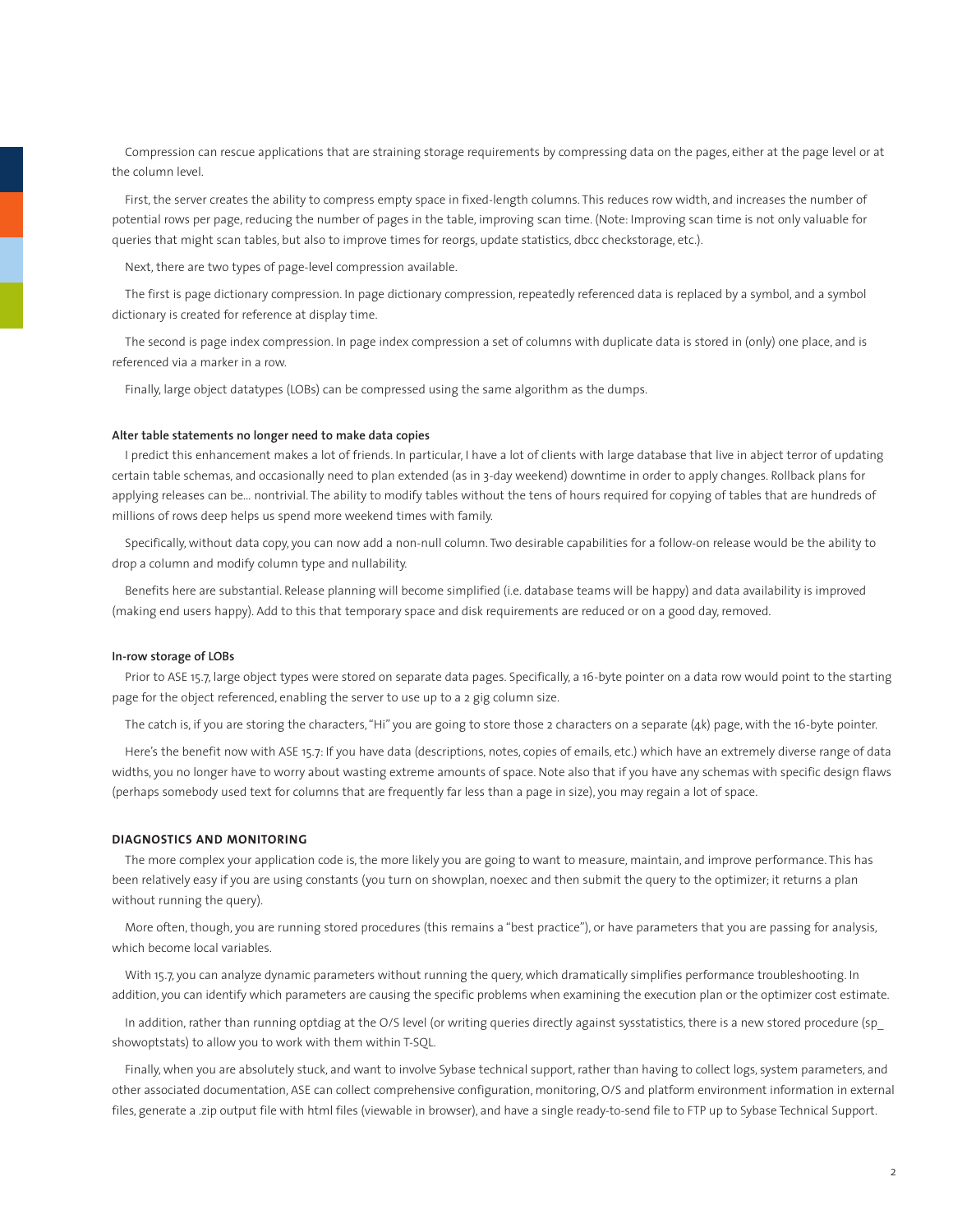# **APPLICATIONS DEVELOPMENT**

For those of you who script a lot, there are new scripting language drivers created for PHP, Perl, and Python.

For those of you who engage in data acquisition for data warehousing, ASE 15.7 has added the merge (*upsert*) statement, which combines the insert and update. For example, if you have a source dataset, you can "merge" it into a target data set by instructing the server to insert new rows, and update existing rows. This can save a lot of T-SQL code.

Sub-select syntax has improved. My favorite allows you now to have multiple columns in the column list of an exists statement (to test foreign key existence in a target table with a compound index, we have had in the past to jump through a few hoops).

Wider DOL rows now permit DOL columns up to 32767 bytes in width (up from 8192).

# **PERFORMANCE**

With the advent of ASE 15, Sybase taught the optimizer a lot of new tricks (in fact, it was completely rewritten). The downside of new tricks is that the optimizer needs a bit more time to decide when to use them. This was somewhat mitigated at migration time by increasing the procedure cache, and creating or increasing the size of the statement cache (if you are on ASE 15 or higher and haven't done this yet, I strongly recommend it).

With ASE 15.7, Query Processor (QP) latency has been reduced, especially for dynamic sql. The code path has been optimized, and query plans may now be shared across sessions, further reducing dbms workload in high-volume systems.

Query execution engine performance has improved, and client-ASE communication overhead has been reduced, creating a combined performance improvement of up to 2 times on a standard TPCC workload.

In addition, there have been a variety of kernel enhancements, enabling better utilize parallel cores, better integrate I/O event processing, and reduced I/O overhead.

This has led to better performance scaling on parallel hardware.

# **SECURITY**

A simple enhancement which until this point we've done through either the tedious process of dropping and recreating objects or the risky process of directly modifying system tables is object ownership change, now built-in.

Sybase has also introduced login profiles.

Managing a large number of logins can be difficult when the CSO identifies a change that needs to be made to your security policies, whether because of an identified hole or due to Sarbanes-Oxley or HIPAA or new SEC regulations. Login profiles are SQL-defined containers of login attributes and their values (describe the three bullets under login profiles).

PCS/DSS requirements are also now met allowing split knowledge / dual control of encryption keys, so that the sudden departure of a security officer doesn't cause data access problems.

In addition, ASE 15.7 provides stronger password and hidden text encryption using one-way secure hash (SHA-256), meeting FIPS 140-2 standards compliance.

Finally with ASE 15.7, Sybase also offers single sign-on and E-2-E Kerberos credential forwarding, passing user credentials between client midtier, and server levels without having to reauthenticate.

## **LOB ENHANCEMENTS**

This last set of enhancements is very specialized, but amongst a certain group will make friends very fast. In general, large objects are best stored outside the database, with pointers inside the database for reference (a database is simply not a good way to store large objects; the header on each row, all by itself, creates storage overhead).

For those of you with a business need to do this though, or have purchased a 3rd-party system, or are dealing with legacy applications, help is at hand.